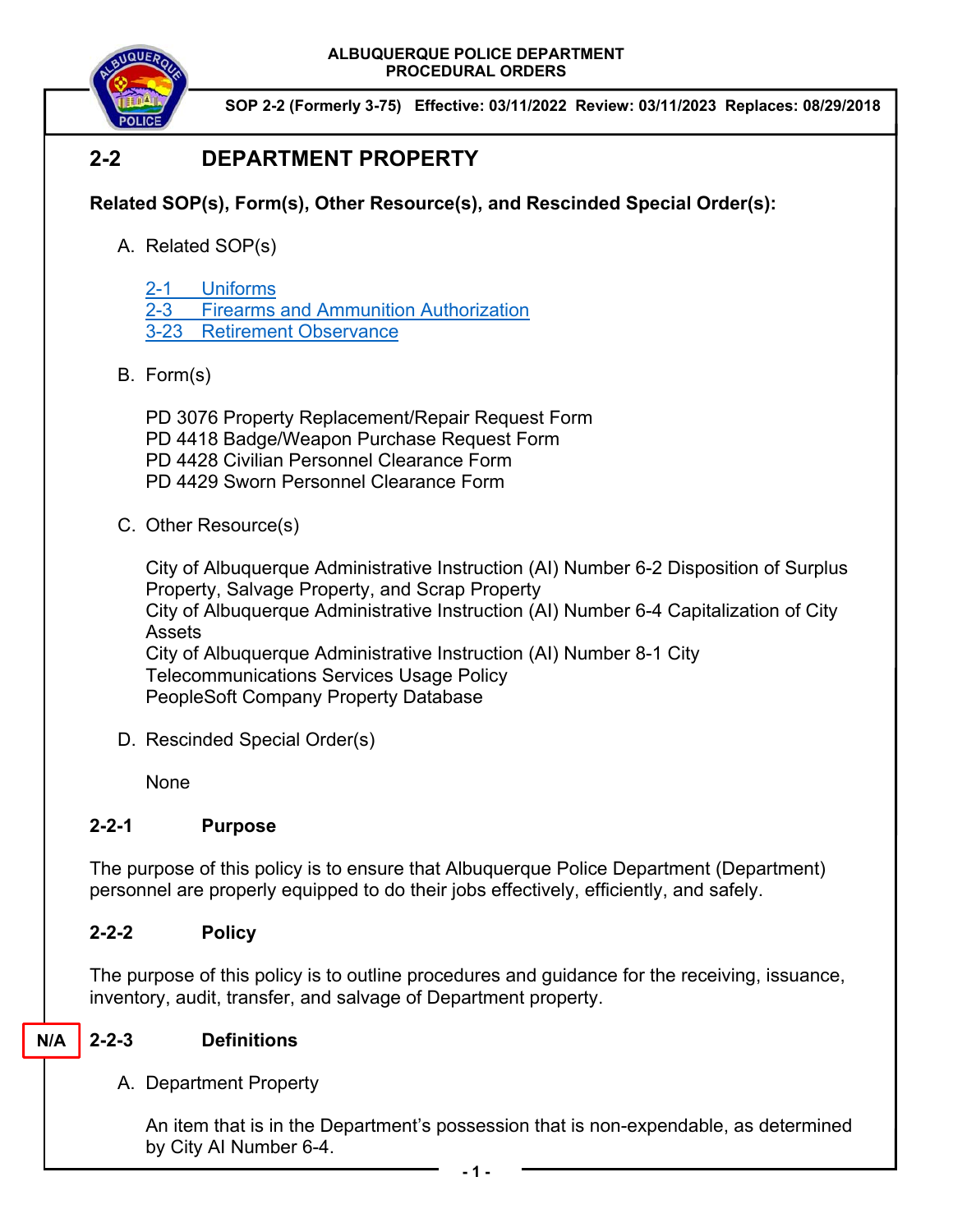

**N/A** 

**SOP 2-2 (Formerly 3-75) Effective: 03/11/2022 Review: 03/11/2023 Replaces: 08/29/2018** 

B. Legal Hold

A hold that is placed by Property Unit personnel on an officer's Department-issued electronic devices and firearms when they leave the Department. The hold is placed until the Department-issued electronic devices and firearms have been cleared by the Compliance Division of the City Attorney's Office for re-issuance.

## **2-2-4 General Responsibilities**

- A. Property Unit personnel shall:
	- 1. Wear a Department-approved uniform consisting of tactical/battle dresses uniform (BDU) pants and polo shirt, consistent with SOP Uniforms (refer to SOP Uniforms for sanction classifications and additional duties);
		- a. The Property Unit issues a yearly allowance or voucher(s) to Property Unit personnel for the purchase of uniforms.
		- 2. Be responsible for the general oversight of the Department's equipment and supply function;
		- 3. Obtain quotes and other information necessary to ensure the Department uses the most cost effective alternatives when planning for expenditures;
			- a. Property Unit personnel shall submit the quotes and relative information to Fiscal Division personnel for approval and processing.
		- 4. Complete regular inventory checks; and
			- a. The Property Unit closes on the last business day of every month and the last week of the fiscal year to conduct audits and inventories.
			- b. The Property Unit is available for emergency-type requests.
		- 5. Complete regular audits.
			- a. The Property Unit closes on the last business day of every month and the last week of the fiscal year to conduct audits.
			- b. The Property Unit is available for emergency-type requests.

#### $7 \mid 2 - 2 - 5$ **2-2-5 Requests and Purchases**

A. Requests

Department personnel shall notify the Property Unit when ordering Department property.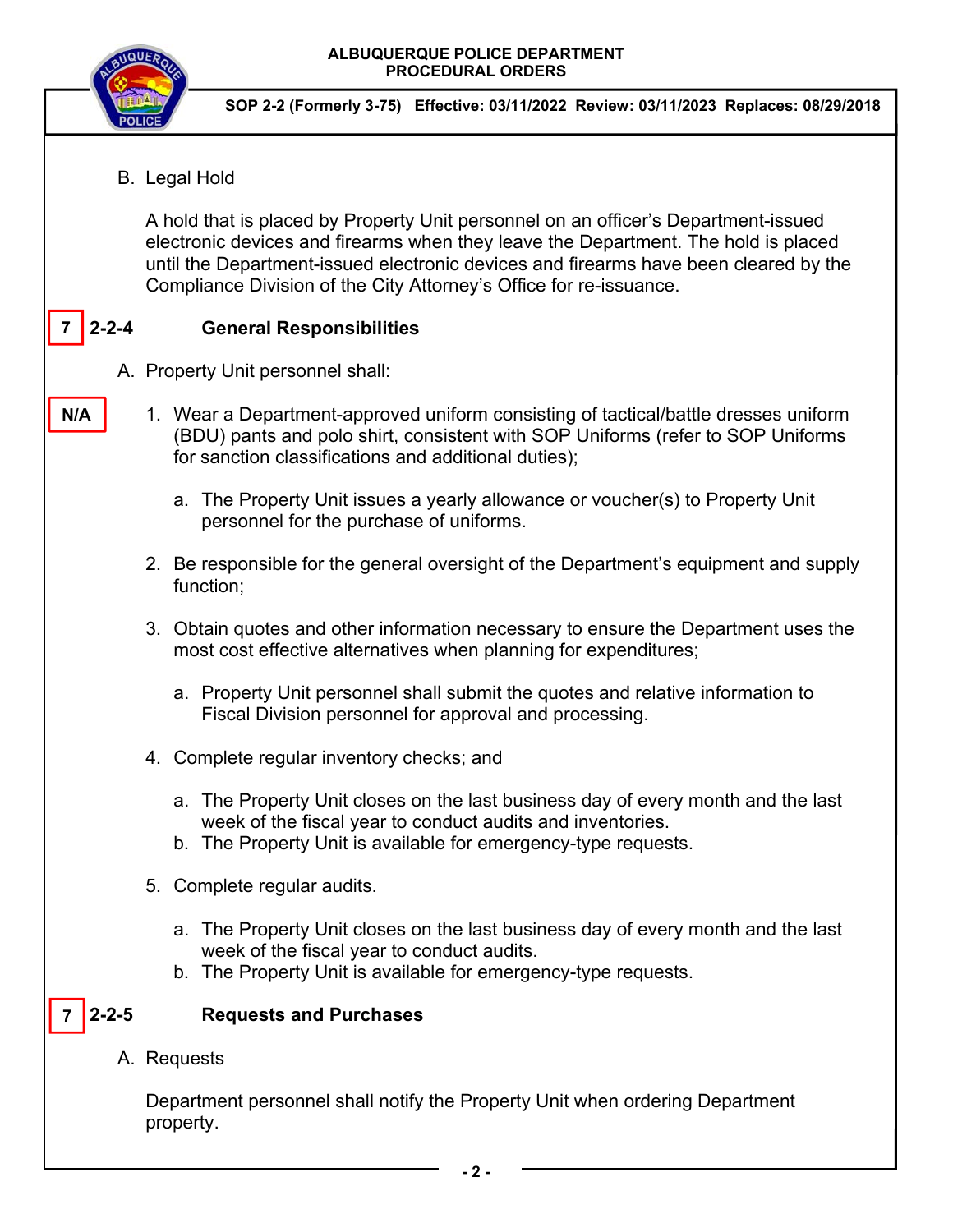

**SOP 2-2 (Formerly 3-75) Effective: 03/11/2022 Review: 03/11/2023 Replaces: 08/29/2018** 

- B. Purchases
	- 1. Whenever feasible, purchases made by the Department are received by Property Unit personnel at the Law Enforcement Center at 400 Roma Avenue Northwest, Albuquerque, New Mexico 87102.
		- a. Department personnel shall not have personal mail sent to the Department.
	- 2. When Department personnel use a City Purchasing Card (P-Card) to purchase non-consumable property that needs to be added to an employee's property card (e.g., specialized equipment, computer, smartphone accessories), it is the responsibility of the employee to contact Property Unit personnel to have the items added to their property card.
	- 3. After tagging and entering items into the inventory database, Property Unit personnel shall notify the employee to pick-up items at Property Unit.
	- 4. Department personnel who are authorized to purchase firearms must have them shipped directly to the Property Unit to ensure Property Unit personnel can input the serial numbers into the PeopleSoft Company Property database.
- C. Purchasing Department Firearms Upon Retirement
	- 1. Sworn personnel who meet the following criteria are allowed to purchase their Department-issued firearm(s).
		- a. Sworn personnel who have been terminated or are facing disciplinary action that may lead to termination are prohibited from purchasing their firearm.
		- b. Sworn personnel who are preparing to retire are eligible to purchase their current Department-issued firearm upon approval from their chain of command and who are eligible to purchase their firearm(s) shall complete the following procedures:
			- i. The officer shall forward a completed Badge/Weapon Purchase Form through their chain of command;
			- ii. The officer shall contact a federally-licensed firearms dealer to transfer the firearm from the Department to the officer after the approval is granted from the chain of command. The officer shall be responsible for the required transfer fee;
			- iii. The officer shall obtain an appraisal from a federally-licensed firearms dealer to provide along with the Badge/Weapon Purchase Form if a firearm other than those indicated on the Badge/Weapon Purchase Form is approved for purchase by the chain of command;
			- iv. The officer shall make the payment directly to the Property Unit;
			- v. Property Unit personnel shall remove the firearm from the officer's property card; and
			- vi. The purchase price is set and is indicated on the Badge/Weapon Purchase Form.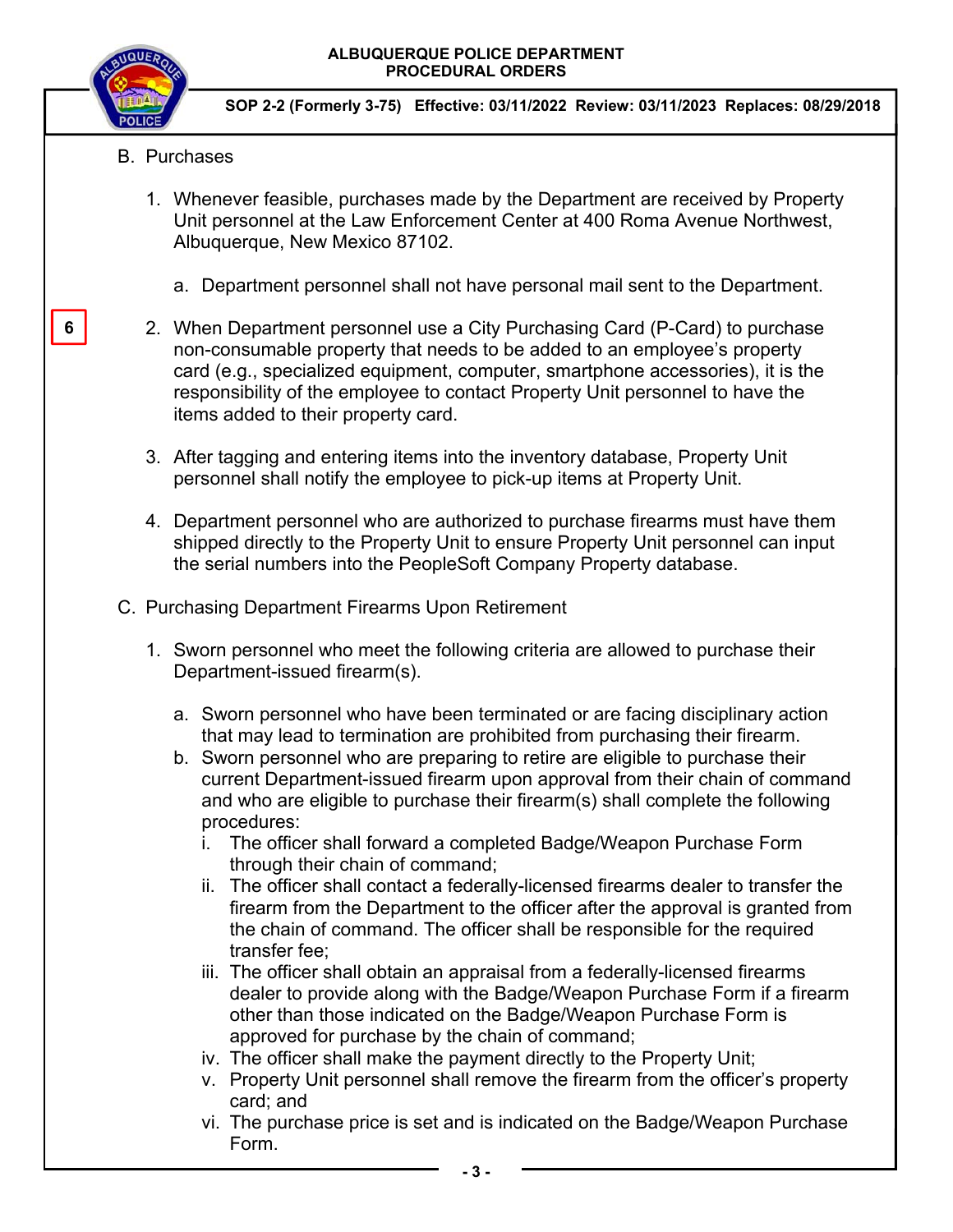

**SOP 2-2 (Formerly 3-75) Effective: 03/11/2022 Review: 03/11/2023 Replaces: 08/29/2018** 

#### $7 \vert 2 - 2 - 6$ **2-2-6 Issuance and Maintenance**

- A. Issuance
	- 1. The Property Unit Manager shall maintain a list of all Department-issued property and to whom the property was assigned.
	- 2. Property Unit personnel shall issue personnel the necessary equipment to properly perform their assigned duties.
	- 3. Property Unit personnel shall not issue Department-owned firearms to non-Department personnel.
	- 4. Department personnel shall:
		- a. Be responsible for the Department property issued to them;
		- b. Sign for the equipment on their property cards when taking possession of newly-issued property or property that is replaced;
		- c. Report all property changes to the Property Unit within five (5) working days in order for Property Unit personnel to update the employee's property card; and
		- d. When issued a Department vehicle, carry the following equipment including, but not limited to:
			- i. First aid kit;
			- ii. Fire extinguisher;
				- 1. Department personnel shall ensure their Department-issued fire extinguishers are not expired.
				- 2. A fire extinguisher typically lasts two (2) years.
			- iii. Emergency blankets; and
			- iv. Road flares.
		- e. Ensure all assigned less-lethal weapon systems are available while on-duty.
	- 5. At a minimum, all uniformed sworn personnel shall carry the following items while on-duty:
		- a. Duty firearm with an attached flashlight;
		- b. Leather gear, consistent with SOP Uniforms, which includes:
			- i. Equipment belt, two (2) inches wide, basket weave leather or synthetic;
			- ii. Holster with the required manual retention device;
			- iii. Handcuff case, open or closed type;
			- iv. Ammunition magazine carriers;
			- v. Chemical agent holder;
			- vi. Flashlight holder; and
			- vii. Belt keepers.
		- c. Flashlight;
		- d. Electronic control weapon (ECW);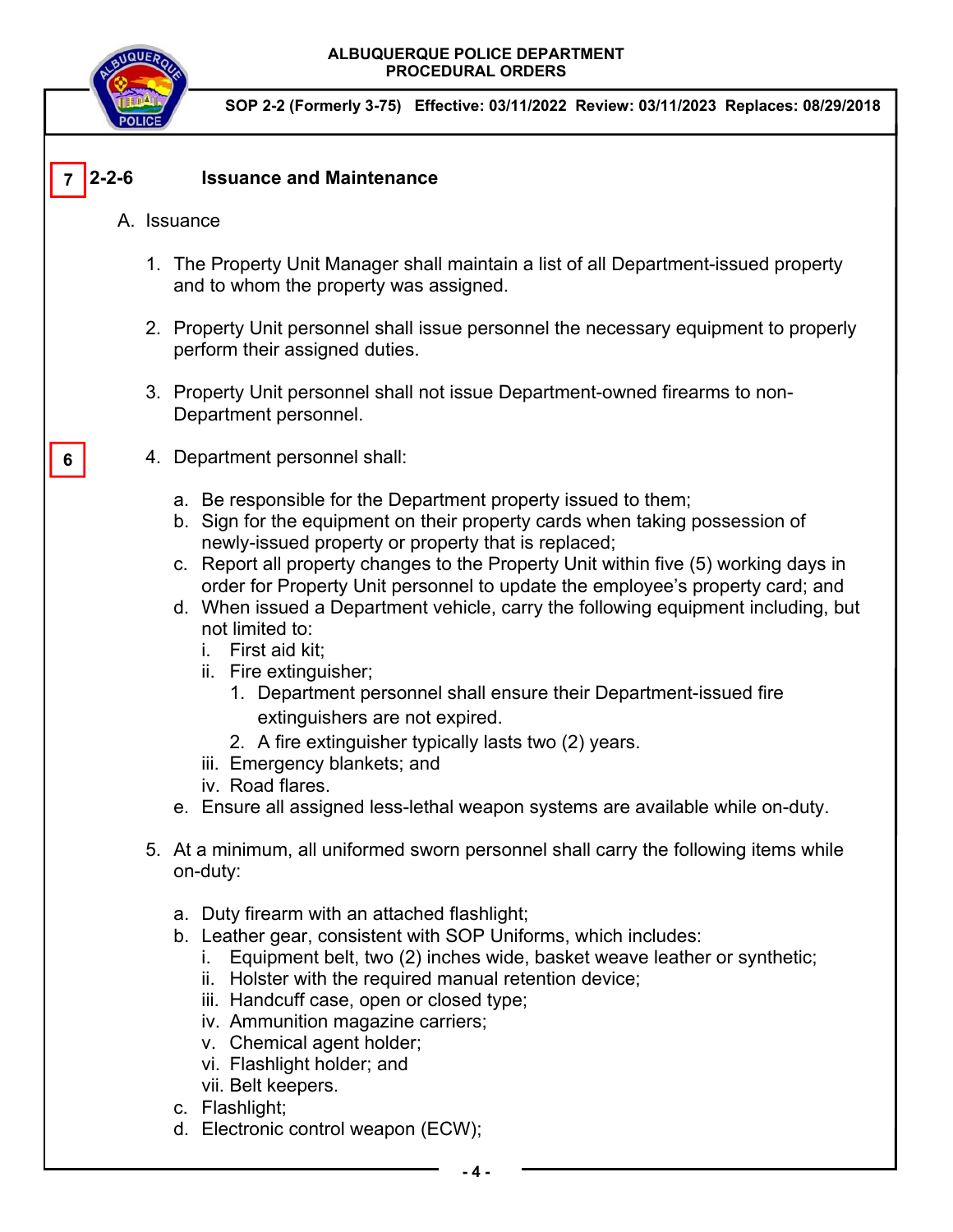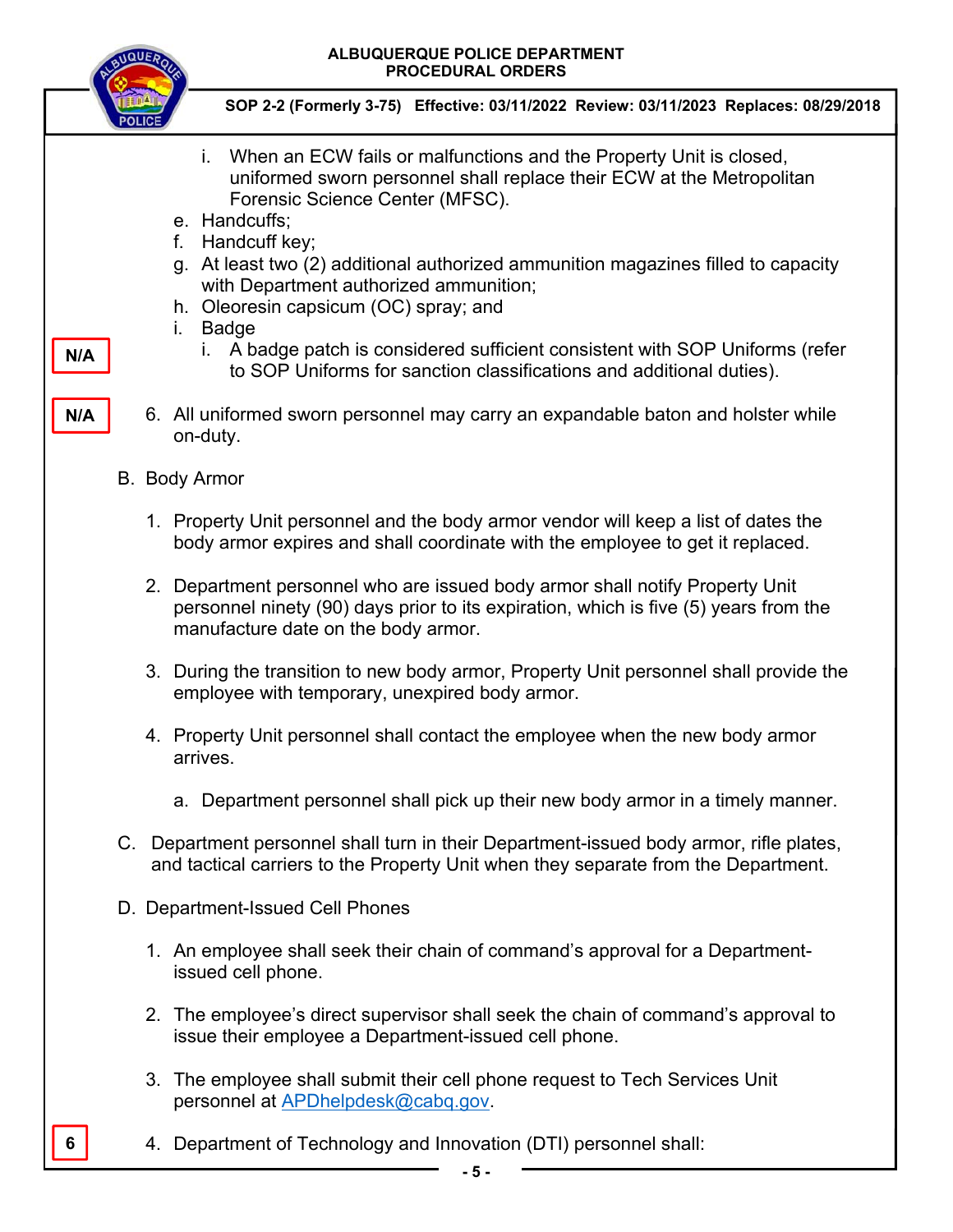**ALBUQUERQUE POLICE DEPARTMENT PROCEDURAL ORDERS** 



**SOP 2-2 (Formerly 3-75) Effective: 03/11/2022 Review: 03/11/2023 Replaces: 08/29/2018** 

- a. Be responsible for ordering the cell phone;
- b. Abide by City of Albuquerque AI Number 8-1;
- c. When the phone arrives, promptly call the employee; and
- d. Send an email to Property Unit personnel and copy the employee in their email to advise that a cell phone has been assigned.
- 5. The employee shall:
	- a. Make arrangements with DTI personnel to pick up the cell phone;
	- b. Ensure that the cell phone is tracked on their property card through PeopleSoft.
- 6. If an employee needs to replace their Department-issued cell phone, they shall follow the process outlined in this Standard Operating Procedure (SOP).
- 7. When an employee is separating from the Department, they shall:
	- a. Go to DTI to log out of the Apple ID software; and
	- b. Physically turn in the cell phone to Property Unit personnel.
		- i. DTI personnel shall sign off on the City of Albuquerque Employee Clearance Form.
- 8. When an employee separates from the Department, Property Unit personnel shall follow the City of Albuquerque Legal Department's hold processes.
	- a. Property Unit personnel shall hold all electronics and firearms as determined by the City of Albuquerque Legal Department.
- E. Department-Issued Laptops
	- 1. DTI personnel shall:
		- a. Work directly with Academy Division personnel when assigning laptop computers to cadets;
		- b. Be responsible for sending an email to the Property Unit with the laptop serial numbers and who they were assigned to;
		- c. When an employee receives a new or replacement laptop, send an email to the Property Unit and copy the employee in their email to advise of the new equipment;
		- d. If DTI provides any type of loaner equipment, it does not have to go to the Property Unit. DTI shall track the process.
		- e. DTI determines when an employee will keep the computer permanently, DTI shall send an email to Property Unit and cc the employee.
	- 2. DTI personnel shall not issue or reissue grant-funded computers (yellow tags) without the permission of the Planning Division's Grants Unit personnel.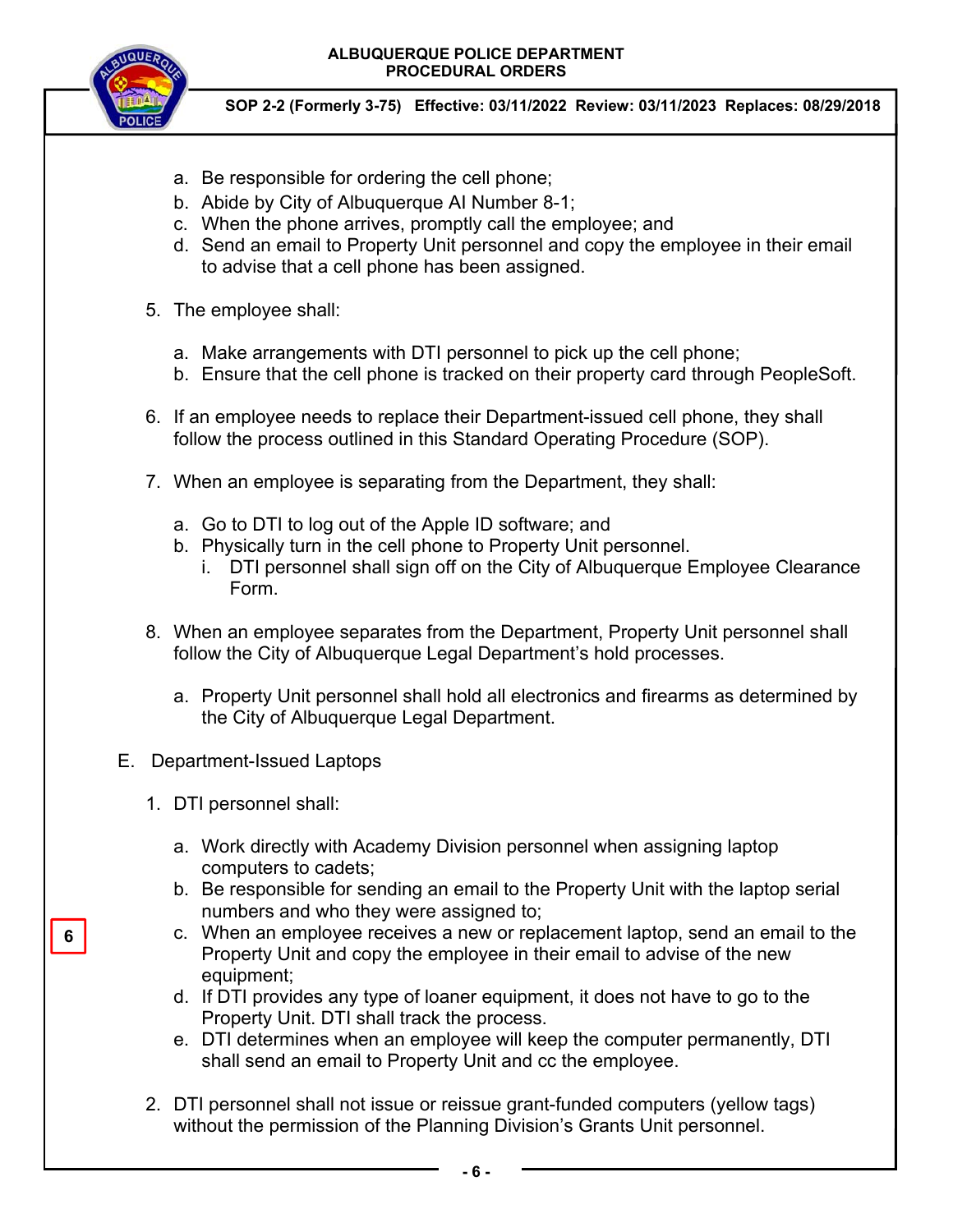

**N/A** 

**SOP 2-2 (Formerly 3-75) Effective: 03/11/2022 Review: 03/11/2023 Replaces: 08/29/2018** 

- 3. The employee shall:
	- a. Be responsible for contacting the Property Unit to ensure their permanent Department-issued laptop is tracked on their property card;
	- b. When they separate from the Department, physically turn in their Departmentissued laptop to the Property Unit; and
	- c. Not move their desktop computer from their original location.
- 4. The Property Unit shall follow the City of Albuquerque Legal Department's hold processes.
- F. Repairs and Replacements
	- 1. When Department personnel make a request to repair or replace their Departmentissued property, they shall submit a Property Replacement/Repair Request Form through their chain of command. Repair and/or replacement costs shall be determined by Property Management Section personnel.
		- a. All request forms shall specify the circumstances of any damage or loss and will include supporting documents. A Uniform Incident Report shall be submitted for lost or stolen equipment.
		- b. The request shall be approved or denied by the respective Deputy Chief or Area Commander.
		- c. The Deputy Chief or Area Commander shall note on the Property Replacement/Repair Request Form whether the repair or replacement is either:
			- i. An acceptable loss, damage, or destruction, as required in the performance of duty, in which case the officer shall take the completed form to the Property Unit for reissuance of equipment; or
			- ii. If chargeable to the officer because of neglect, carelessness, or misuse, the officer shall make arrangements with Property Unit personnel to pay for the item at the price determined by the Property Unit.
		- d. Property Unit personnel shall retain a copy of the Property Replacement/Repair Request Form and a receipt.
	- 2. When Department personnel have their Department-issued property damaged or stolen, they shall contact their chain of command for immediate replacement of those items that are necessary for them to function in their particular job.
		- a. Department personnel are issued replacement property or loaned property on a temporary basis.
		- b. Property Unit personnel shall track property that is loaned to Department personnel.
	- 3. Upon issuance of a new firearm, the officer must complete the New Mexico Department of Public Safety (NMDPS) daylight and low light qualification prior to returning to duty with that firearm, consistent with SOP Firearms and Ammunition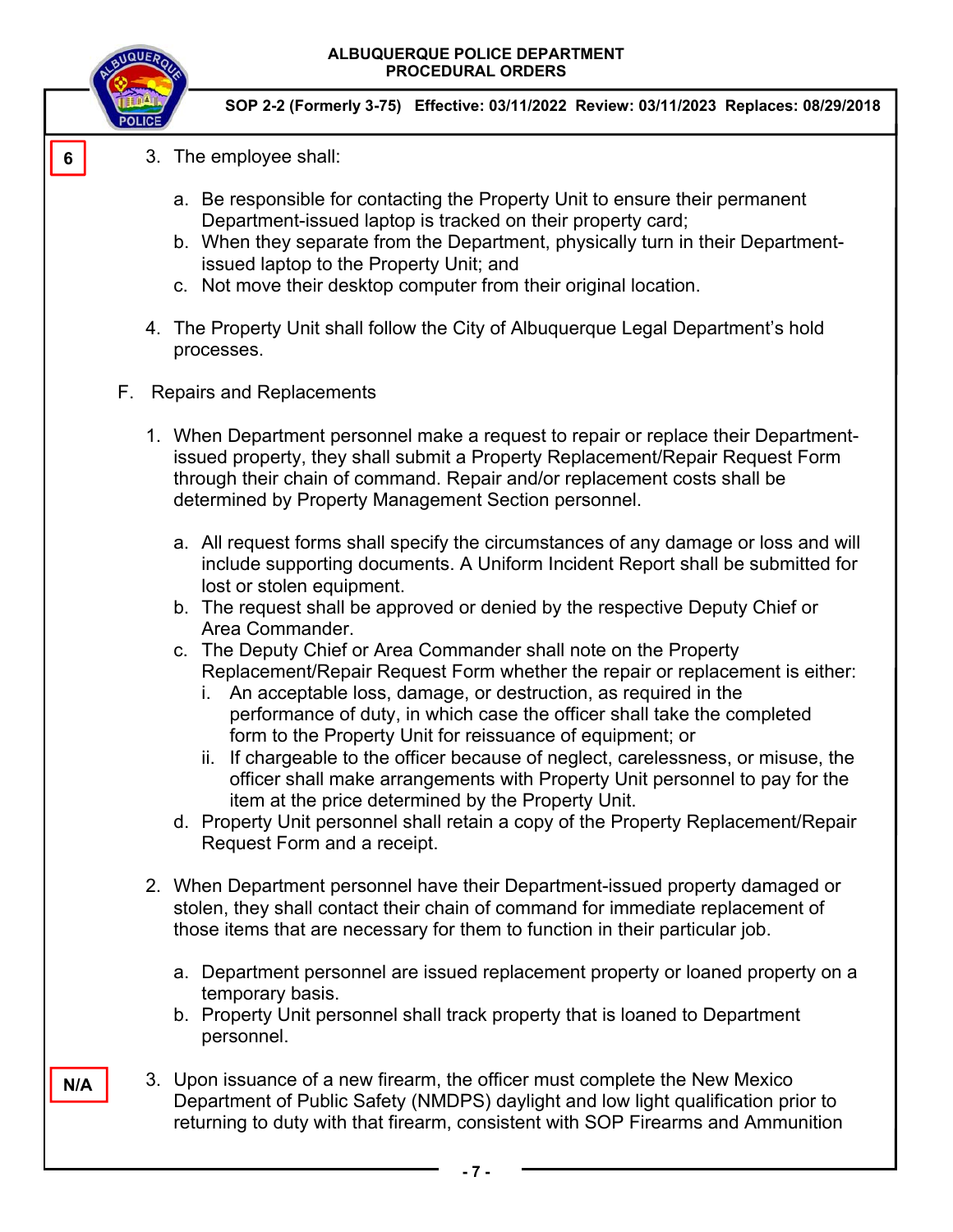



**SOP 2-2 (Formerly 3-75) Effective: 03/11/2022 Review: 03/11/2023 Replaces: 08/29/2018** 

Authorization (refer to SOP Firearms and Ammunition Authorization for sanction classifications and additional duties).

### G. Leave

**6** 

### 1. Military

- a. Upon receiving military orders that last longer than thirty (30) days, sworn personnel shall return their Department-issued property to the Property Unit, including:
	- i. Department-issued firearm(s);
	- ii. 40-millimeter launcher;
	- iii. ECW;
	- iv. Portable handheld radio;
	- v. Laptop/Toughbook computer;
	- vi. External hard drive, if criminal cases are stored on them;
	- vii. Body armor;
	- viii. On-body recording device(s) (OBRD);
	- ix. Leather gear;
	- x. Badge;
	- xi. Department-issued cell phones; and
	- xii. If applicable, their spike belt and/or Stop Sticks.
- b. An officer who was issued property for specialized units or sworn personnel who are on collateral duty shall return the property to the issuing unit.
- c. If the officer's orders to deploy for more than thirty (30) days are received within less than forty-eight (48) hours' notice, they shall coordinate with their chain of command for return of their property.
- d. Whenever possible, Property Unit personnel shall hold separately the officer's gear and applicable vehicle property items from the general inventory for reissuance upon their return.
- 2. Administrative Leave

**7** 

**5** 

- a. Operations Review shall coordinate the collection of all Department property and turn it in to the Property Unit.
- H. Return of Department-Issued Property
	- 1. When personnel separate from the Department, they shall surrender all Department-issued property and equipment.
		- a. Personnel shall schedule an appointment with Property Unit personnel prior to their last day of service.
	- 2. When firearms are being turned in to the Property Unit, regardless of the reason, the officer shall ensure the firearm chamber is clear and in the lock-back position.